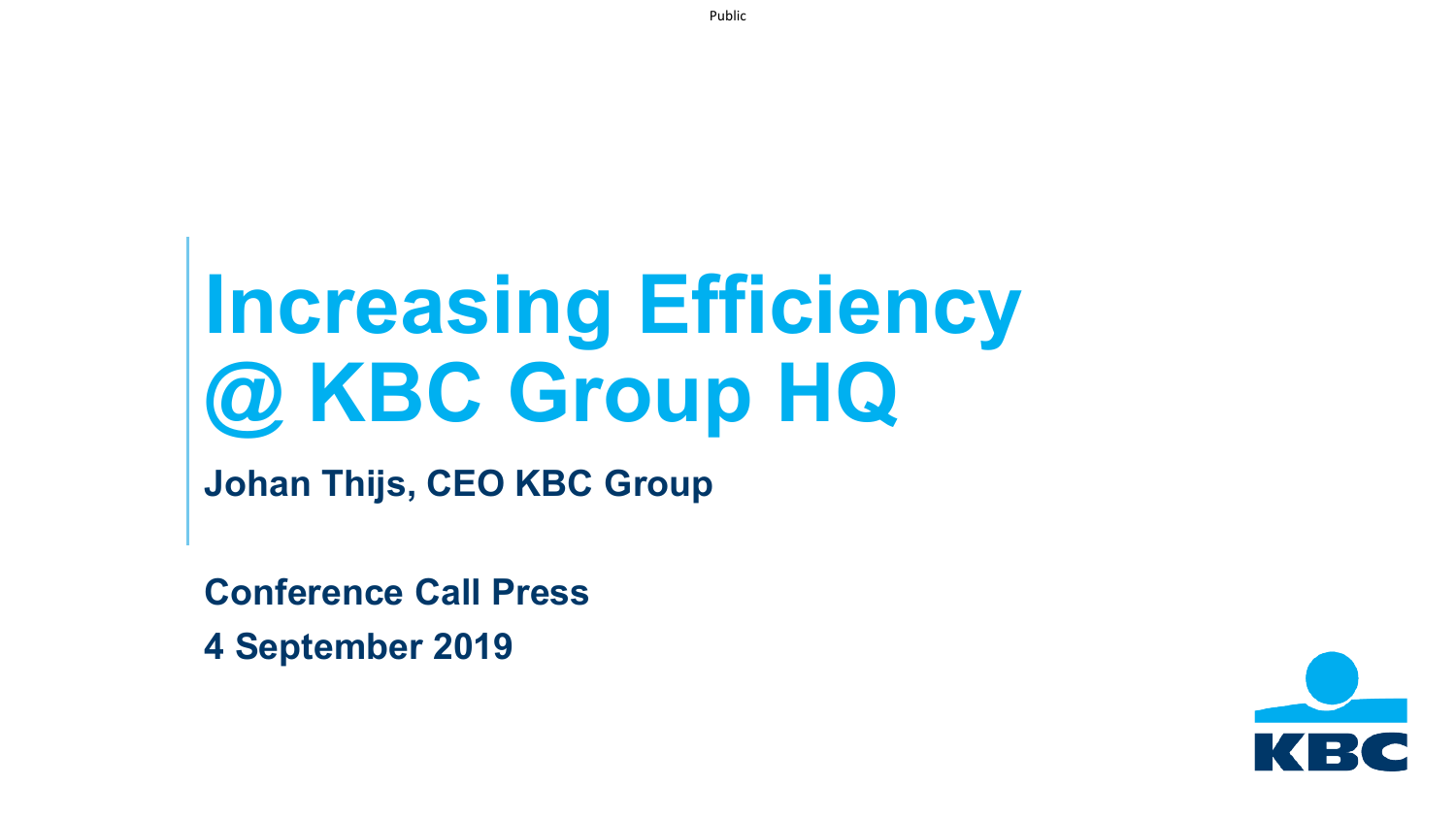# **Context: most challenging environment in a decade for banks/insurers**



Changing **client behavior** requires to increase our agility and efficiency (digitization, straight-through-processing and data driven context) to prepare for the future



#### KBC starts from a **position of strength :**

- Strong capital and liquidity positions
- Strong profitability, through well diversified bank and insurance model
- Good digital applications and development

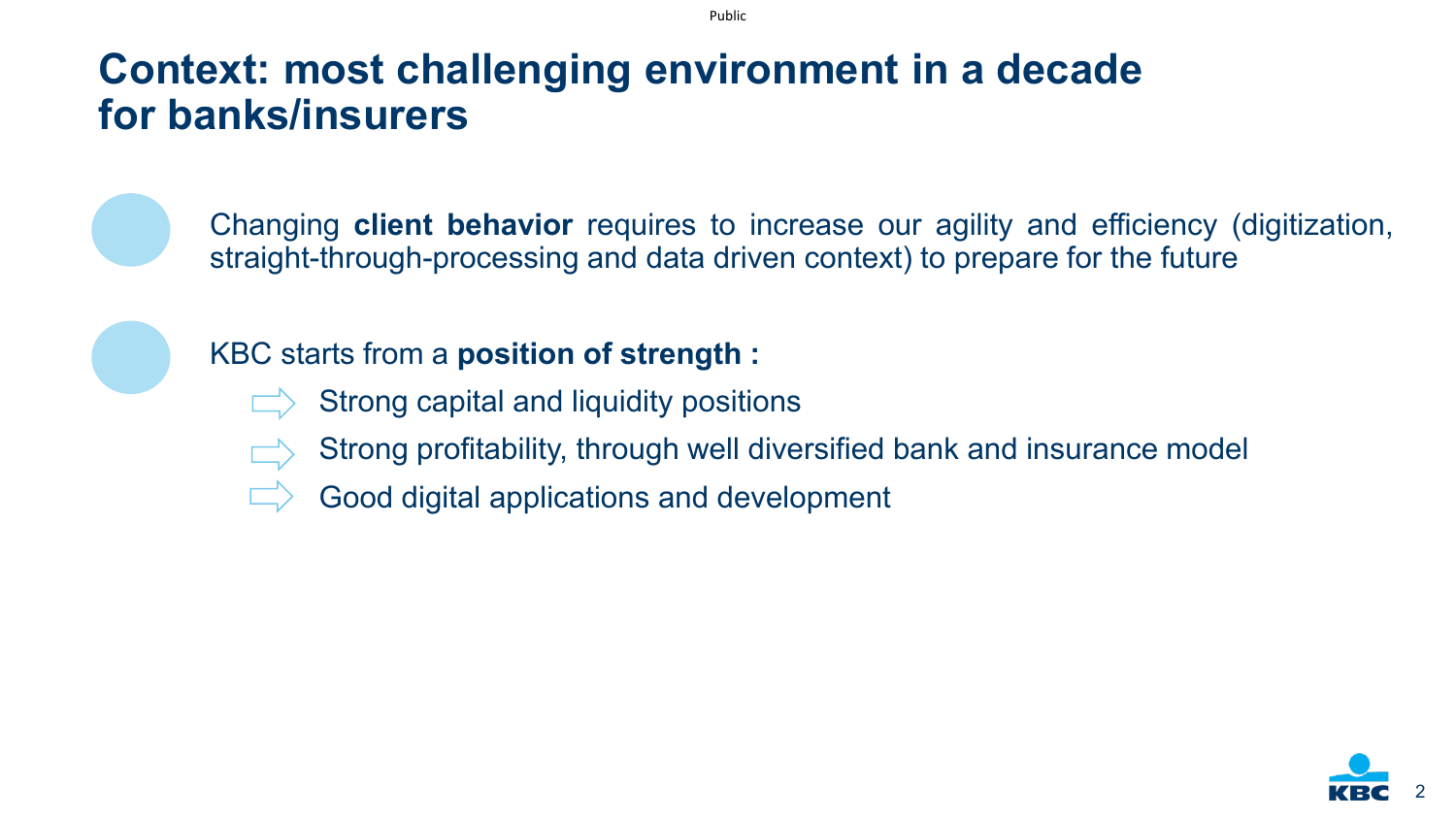# **Context: most challenging environment in a decade for banks/insurers**

#### **Future outlook looks challenging**

- Income under pressure due to low interest rate environment and volatile stock markets
- Costs under pressure due to investments in a.o. digitization and regulatory costs
- Economic growth under pressure
- Political uncertainties in Europe and in the world
- New entrants in the financial industry

#### Group Executive Committee

- Challenged the speed of change and the throughput time of customer solutions
- Decided to adapt the governance management structure of the group accordingly (16 May)
- Invited **(S)GMs to create blueprints** reflecting some principles driven by 6 levers

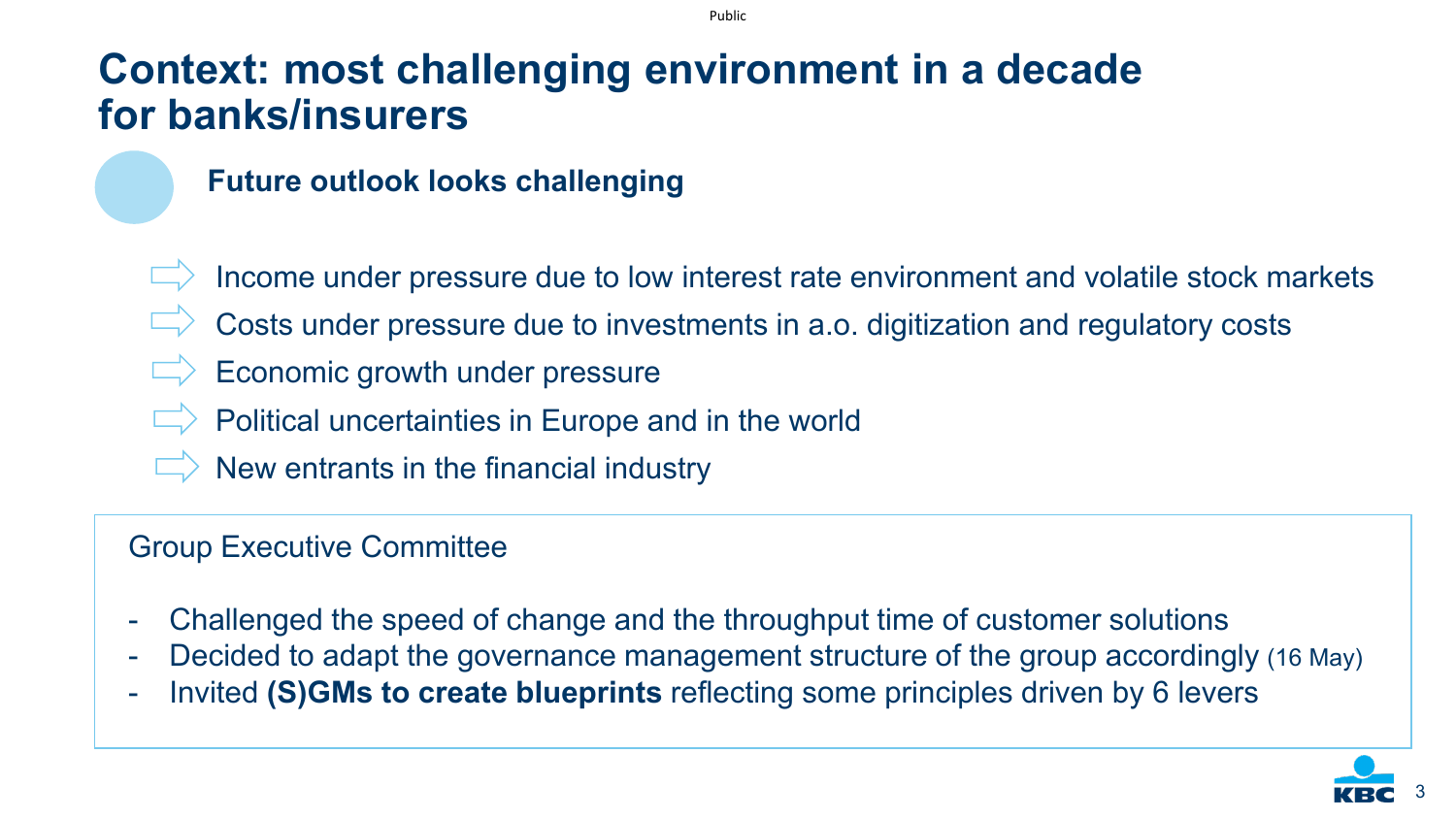**Process for blueprints: levers and targets given as guidance to the (Senior) General Managers**

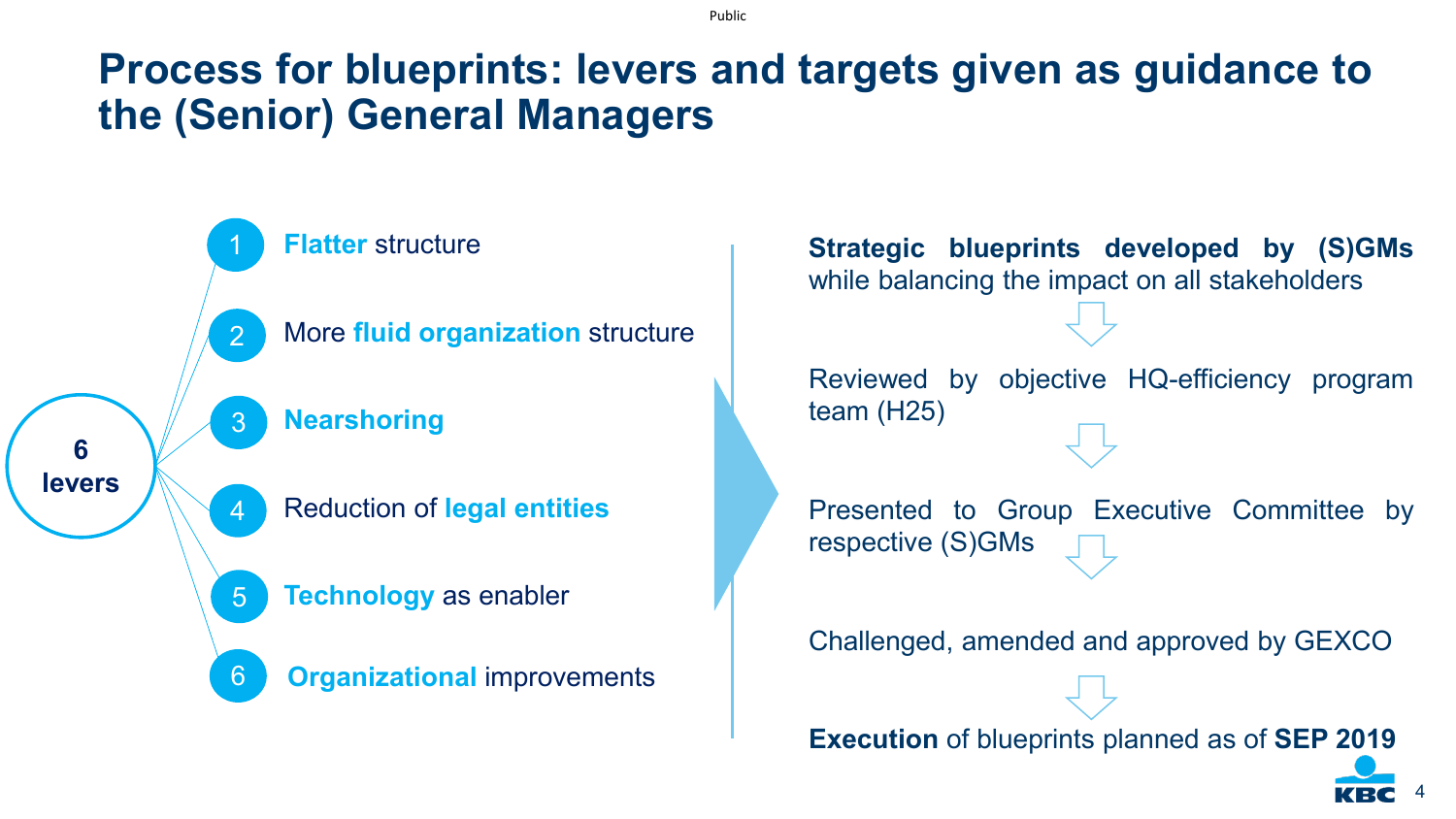### **Outcome to be achieved :**



Flatter, less bureaucratic, more efficient /agile organization

Less management layers and larger span-of-control



Customer solutions can be implemented with improved throughput-time and after a faster decision-making process, in which employees have more empowered role



Public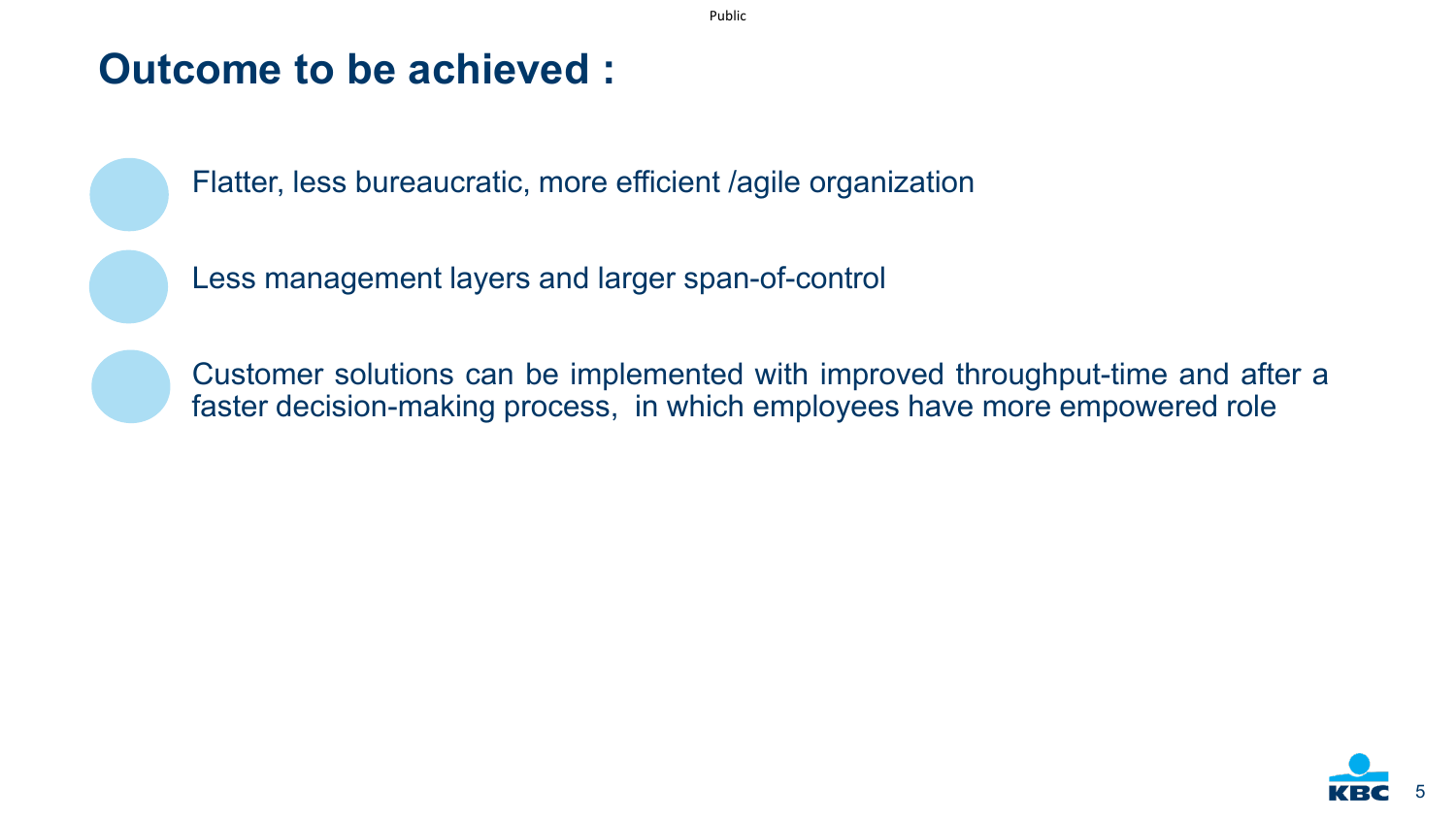Public

# **Impact – Period September 2019- end 2022**

#### **Belgian Domestic Area**

- FTE reduction entirely absorbed via natural outflow (retirement, turnover, ...)
- No compulsory collective redundancy nor exit plan foreseen or needed
- Redeployment is key
- Selective recruitment of specific expert profiles which are internally not available continues
- Reduction of workforce by 1400 employees, of which 300 functions will be near-shored to KBC's internal shared service centres in Brno (CZ) and Varna (BG)
- Termination of contracts of 400 external contractors

More details to staff in coming days/weeks about changes in coming months/years Open and constructive dialogue with all involved and social partners Make organization and staff as future-proof as possible (AI-driven learning/talent platform)



6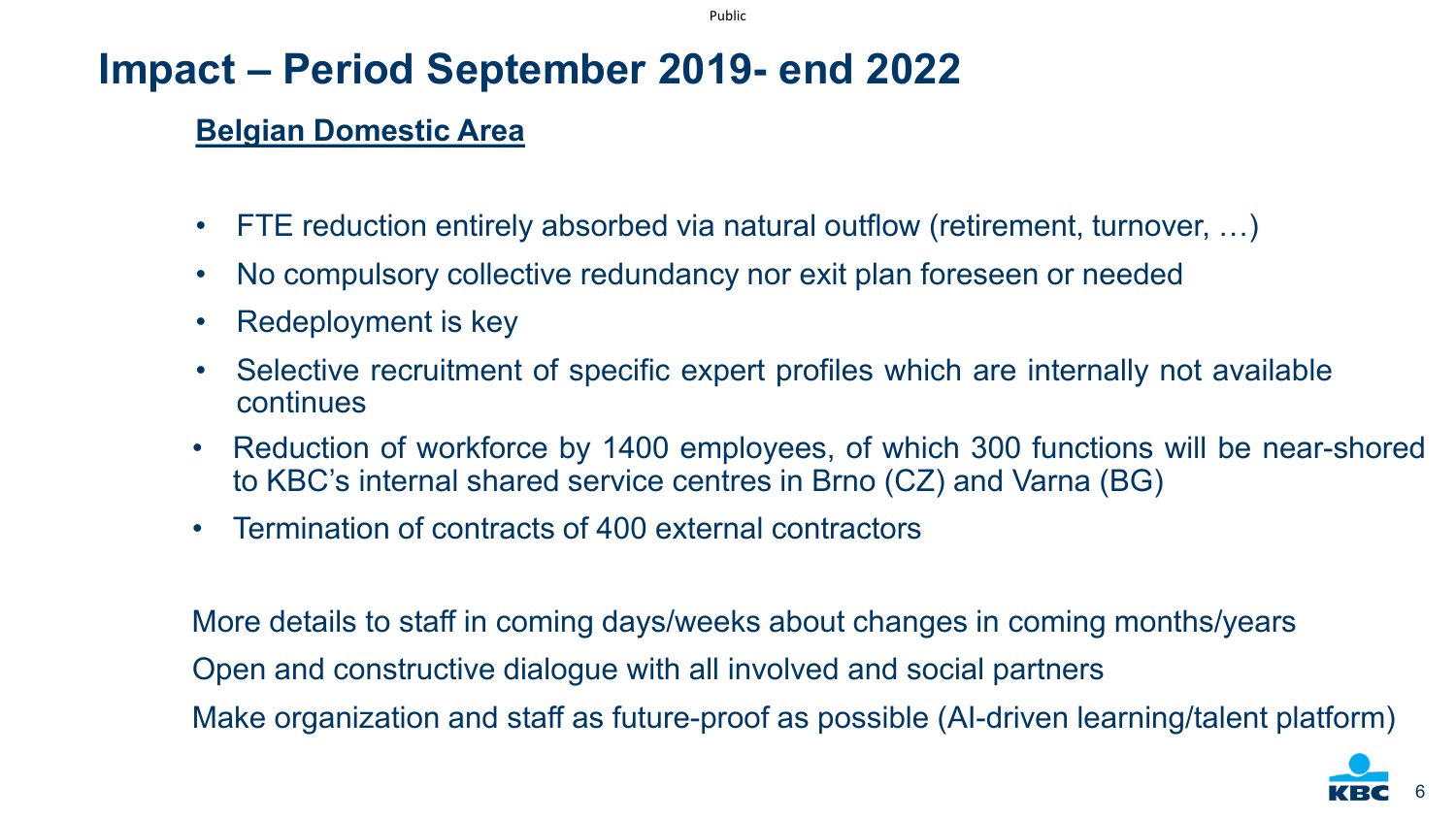## **Impact -Period September 2019- end 2022**

#### **Czech Republic**

Similar transformation challenges : investments in new Businesses, integration of back office and support services, the application of robotic process automation and the acceleration of end to end digital processes

Respond more rapidly to client preferences and to develop new client services

Reduction of management layers and introduction of agile and flexible working practices



30 June 2018 – 30 June 2019 : reduction of 400 FTE net

Next 3 years : reduction of at least 250 FTE per year expected

Minimize compulsory redundancies by promoting internal redeployment of staff and given normal staff turnover

Selective recruitment of specific expert profiles which are internally not available continues



7